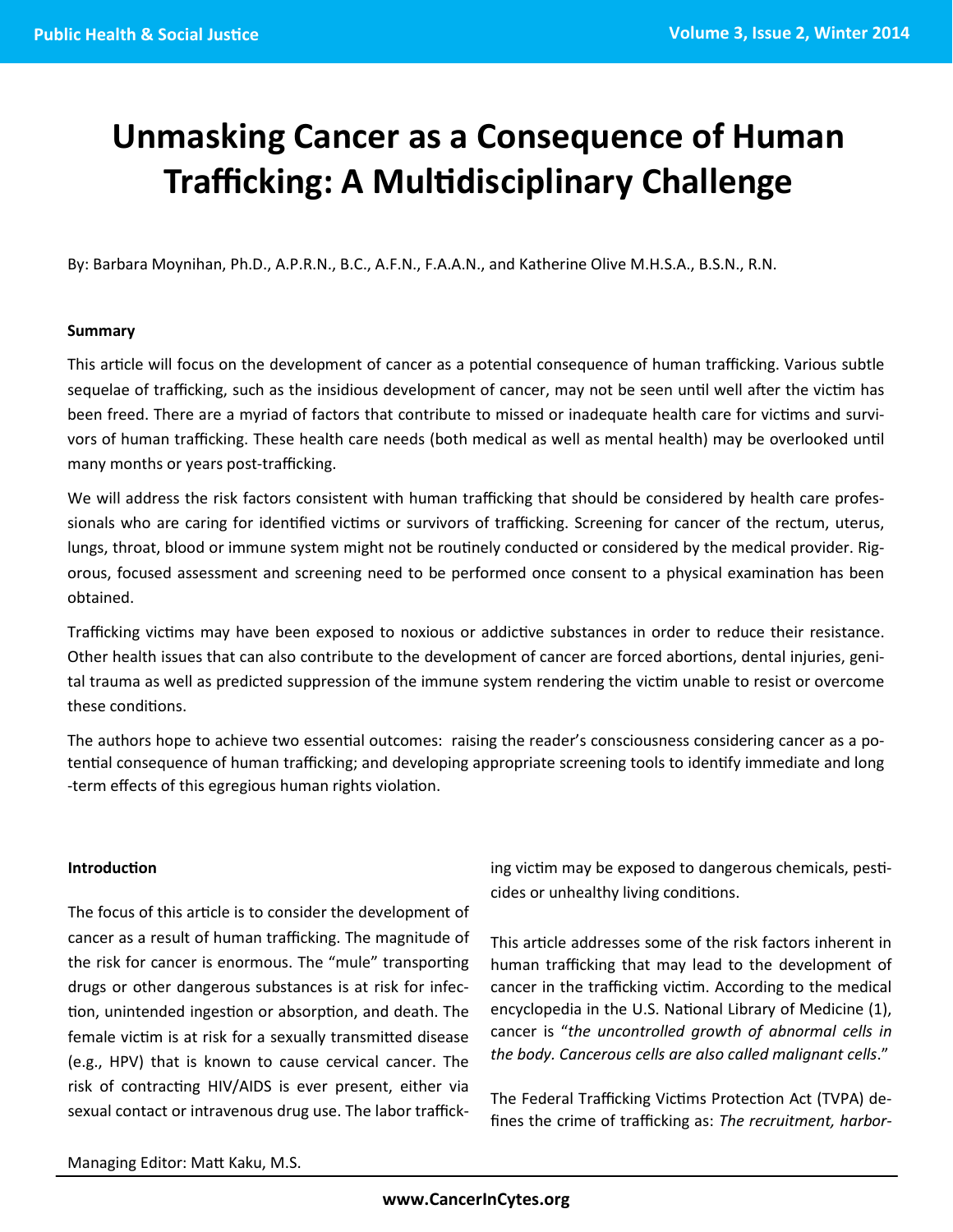*ing, transportation, provision, or obtaining of a person for the purpose of a commercial sex act where such an act is induced by force, fraud, or coercion, or in which the person induced to perform such act has not attained 18 years of age.* 

The Polaris Project website (2) offers the following broader description of human trafficking:

*Human trafficking is a form of modern-day slavery where people profit from the control and exploitation of others. As defined under U.S. federal law, victims of human trafficking include children involved in the sex trade, adults age 18 or over who are coerced or deceived into commercial sex acts, and anyone forced into different forms of "labor or services," such as domestic workers held in a home, or farm-workers forced to labor against their will. The factors that each of these situations have in common are elements of force, fraud, or coercion that are used to control people. Then, that control is tied to inducing someone into commercial sex acts, or labor or services.*

Regardless of specific details, an individual unfortunate enough to fall victim to a predator who then exploits their vulnerability has their life either interrupted or stolen. Due to the covert nature of trafficking, it is difficult to determine the number of victims (sex trafficking, labor trafficking, even organ trafficking). Drug trafficking will not be specifically addressed in this article, though if we were to look at the health risks when individuals are forced to transport drugs in their body cavities as "mules," the potential consequences are enormous. Free the Slaves (3) estimates 21-30 million slaves are in the world today.

Once held captive, a person's human rights are disregarded. Victims of human trafficking are denied fair wages, health care, education and basic needs for food, rest, clothing, shelter and social interaction. Exposure to diseases, infections, fatigue, torture, restraint and isolation become their way of life (6,8).

The human cost of trafficking is as difficult to calculate as the prevalence of trafficking. Victims are "hidden." Labor trafficking is often ignored by society and sex trafficking in the form of sex tourism is fostered by society. Victims are conditioned to remain silent through fear, fraud and coercion. The conditioning can be brutal in every way. Victims are "initiated" by beatings, sexual assaults, deprivation of basic needs (food, sleep) and forced ingestion of drugs and alcohol. The threat of being killed is ever present. Trafficking in all forms succeeds by depriving the victim of any hope for rescue, as well as by fostering the psychological adaptation consistent with learned helplessness and surrender to the perceived lack of any rescue as in the Stockholm Syndrome (4). Any attempts at escape bring dire consequences to the victim. Threats to a victim's family members, along with actual victimization of other captives, provide horrific evidence of the consequences of "running"(5).

The sexual exploitation of children is especially egregious and carries with it similar mental health and physical consequences that may continue for years with little or no intervention. When the victim of human trafficking is a child, it is essential to consider the victim's culture, poverty status and stage of growth and development. The exposure to early and unwanted pregnancies is a continuous risk, whether a child or adult victim, as the use of contraception is rarely allowed. Illegal abortions, with serious consequences including sepsis and a ruptured uterus, may occur. Frequent sexual partners increase the risk of sexually transmitted infections in both male and female victims, as well as the risk for development of rectal or cervical cancer (6).

There is generally a total lack of any concern for a victim regarding disease prevention. Inadequate hygiene and an unhealthy, restrictive environment prevent recommended health promotion measures. A victim may ignore any signs of illness or trauma since he or she has learned to disregard oneself as important and deserving of care. Medical care may be unavailable until the victim is rescued or, if still held captive, until the progression of a disease is such that it is a question of obtaining health care intervention or dealing with a victim's death.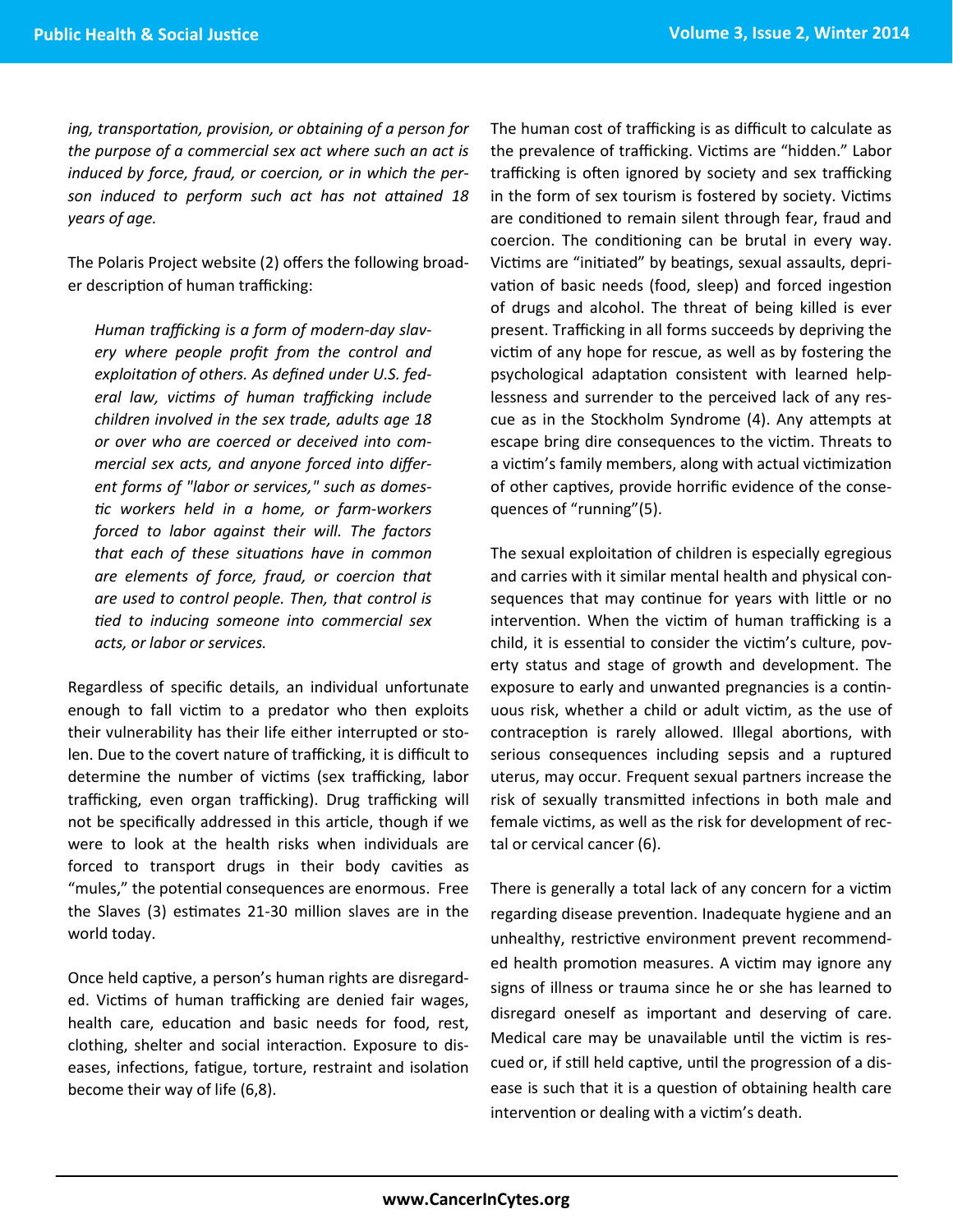The prevailing climate of fear and terror results in suppression of the immune system and increased inability to fight infection and disease (9,10). It is beyond the scope of this article to discuss in depth the trauma that the victim is exposed to (i.e., initial period of victimization related to direct maltreatment by the perpetrator and ongoing trauma experienced as a result of the daily fear, coercion, and forced hard labor or sexual encounters). Labor trafficking is as damaging to the health of the victim as is sex trafficking, due to the use of noxious substances and long and enduring work. The "mask" that trafficking victims must wear to hide their forced situation, to please a customer or employer, to appear seductive and participative during sexual acts, takes a toll and increases the risk of mental health disorders and ultimately the development of acute and chronic diseases (e.g., cancer).

The development of cancer as related to human trafficking may not be an immediate consideration post-rescue or when a victim is allowed to seek medical care. Therefore, the responsibility of the health care provider is more important then ever. Diagnosing cancer can be a tedious and painstaking task. In addition, cancer is a terrifying diagnosis for the patient and may reactivate loss-ofcontrol feelings similar to those experienced while being trafficked. Often, the assessment and diagnosis of cancer are avoided by those who have never been victims of human trafficking; imagine the additional factors involved when working with a victim or survivor of human trafficking!

The initial assessment must include in-depth interviewing, which can be challenging. The first contact with a victim of human trafficking can open (or shut) the door for meaningful assessment in future health care encounters. The provider needs to determine if his or her patient is or was a victim of human trafficking. As stated by Issac, Solak and Giardino and referred to in the Arizona State University School of Social Work–Office of Sex Trafficking Intervention Research publication (7), health care providers may be one of the few professionals who interact with victims while they are still under the control of their abuser or the person profiting from their abuse.

The following are essential considerations:

- 1. Victim status (Is he/she still a captive or "free of the life?")
- 2. Follow-up visits (Be sure to schedule regardless of victim status)
- 3. Future access to health care (transportation, control of time, freedom, etc.)

Victims have no reason to trust "the system" as any system can be a ploy to gain trust and then destroy that trust in one fell swoop. Thinking of a survivor of human trafficking as a person who is now "free" is inaccurate and can cloud assessment—it is in the aftermath that the full impact of one's captivity may be experienced and the survivor may become very symptomatic. Perhaps we need to think of rescue as simply a first step toward *recovery* rather than the final outcome of all the diligent efforts exerted to liberate that person.

## **Recommendations**

The following notes are a result of our review of data regarding the health consequences of human trafficking (11, 12, 13).

- 1. We found no data or studies that specifically link cancer with human trafficking. However, longterm sequelae of human trafficking may result in increased risk for developing cancer either during or post-trafficking:
	- A. Substance abuse (stomach, liver, colon and oral/throat cancer)
	- B. Abortions (cervical and uterine cancer)
	- C. First pregnancy after age 33 (breast cancer)
	- D. Undiagnosed or untreated infections (multiple types of cancer)
	- E. Oral abuse and poor dental care (oral and throat cancer)
	- F. Anal abuse (colorectal cancer)
- 2. We recognize that there are "two roads to cancer development" for victims of human trafficking:
	- A. Childhood trafficking resulting in the devel-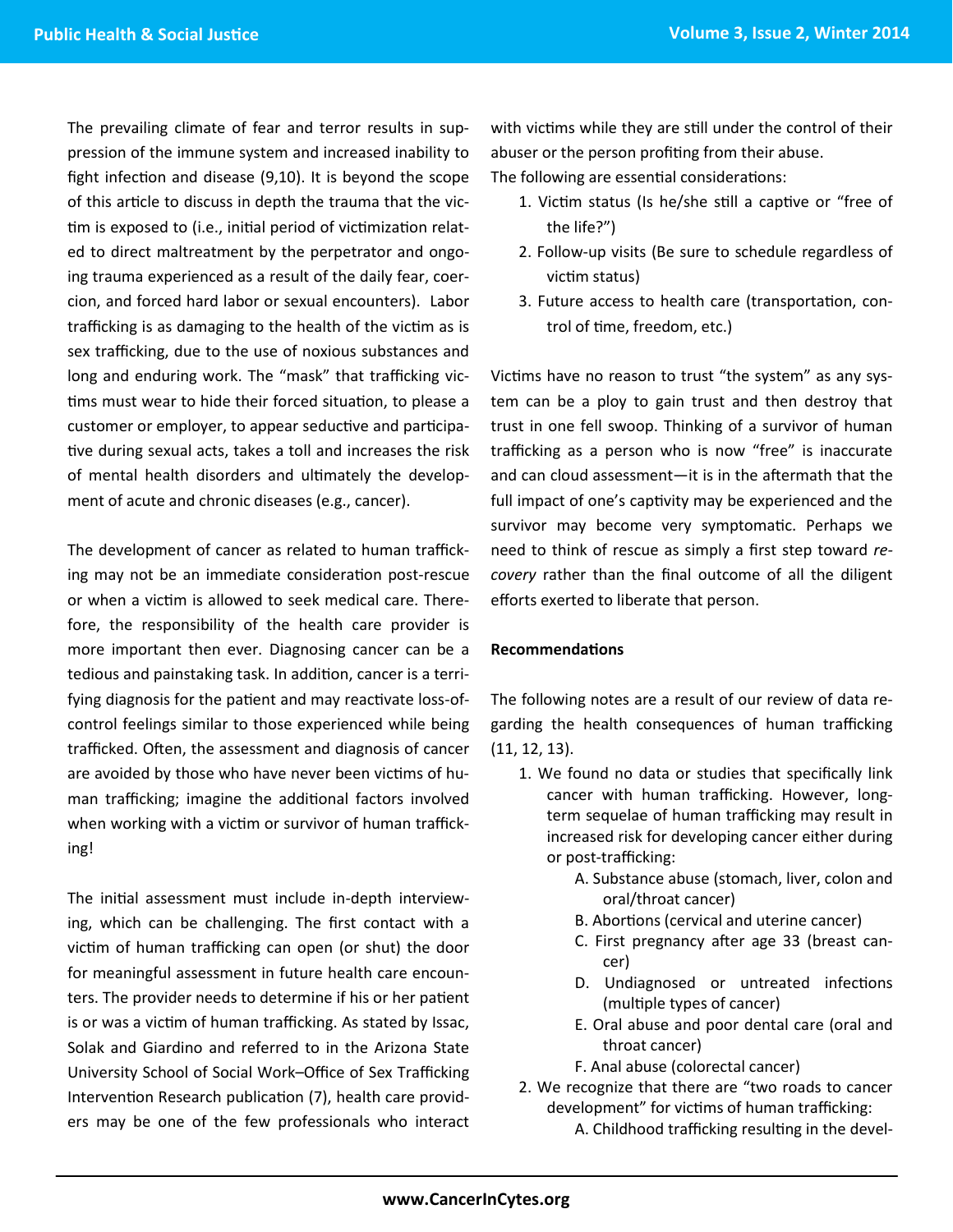opment of adulthood cancer

- B. Adulthood trafficking resulting in the development of adulthood cancer
- 3. Health care providers need to address the link between cancer and human trafficking by:
	- A. Understanding that adverse childhood experiences (specifically sex and labor trafficking) can lead to an adult diagnosis of cancer.
	- B. Keeping in mind that the cause of cancer is usually multifactorial and that cancer growth or progression is often insidious and slow.
	- C. Acknowledging that adult cancer could result from either:
		- i. Childhood human trafficking; or
		- Ii. Unhealthy behaviors in adulthood in response to being trafficked as a child
	- D. Recognizing there are other adulthood mediating factors – unrelated to a history of being trafficked – that may contribute to the development of cancer.
- 4. Further vigorous research is needed to address these unknowns related to the development of cancer in patients who were trafficked as children:
	- A. Potentially confounding variables in the development of cancer.
	- B. Possible culture-specific differences in the development of cancer as linked to history of human trafficking.
	- C. Which came first as the cause of cancer?
		- i. Childhood human trafficking
		- Ii. Adult unhealthy (cancer-related) behaviors as a result of childhood human trafficking

#### **Conclusion**

In our search of the literature as well as through interviews with medical colleagues (primary care, obstetrics and gynecology, pediatricians), we found no broad, indepth assessment for the possibility of cancer as a direct result of human trafficking, regardless of whether it was sex or labor trafficking. There seems to be no routine index of suspicion for a history of human trafficking on the part of health care providers when confronted with signs and symptoms related to impaired mental health, substance abuse (including alcoholism), HIV or other sexually -transmitted diseases, abortions – whether or not legally obtained – and associated infections, or dental and oral/ throat conditions.

Health care professionals may be the first contact as well as the first ray of hope for rescue. Violence-related injuries might be the only focus for the acute-care examiner, and serious illness or injury may blur the need for cancer screening. If the person is still not free and the reason for the health care visit is seen as acute care only, additional screening may not occur. Although no data was found that specifically linked the development of cancer and human trafficking, we strongly suggest that the development of extensive, specific and comprehensive medical protocols needs to be seen as a priority.

*"We will invest in helping trafficking victims rebuild their lives."*

*–U.S. President Barack Obama, December 31, 2012*

*The caged bird sings with a fearful trill of things unknown but longed for still and his tune is heard on the distant hill for the caged bird sings of freedom. –Maya Angelou, "Caged Bird", 1983*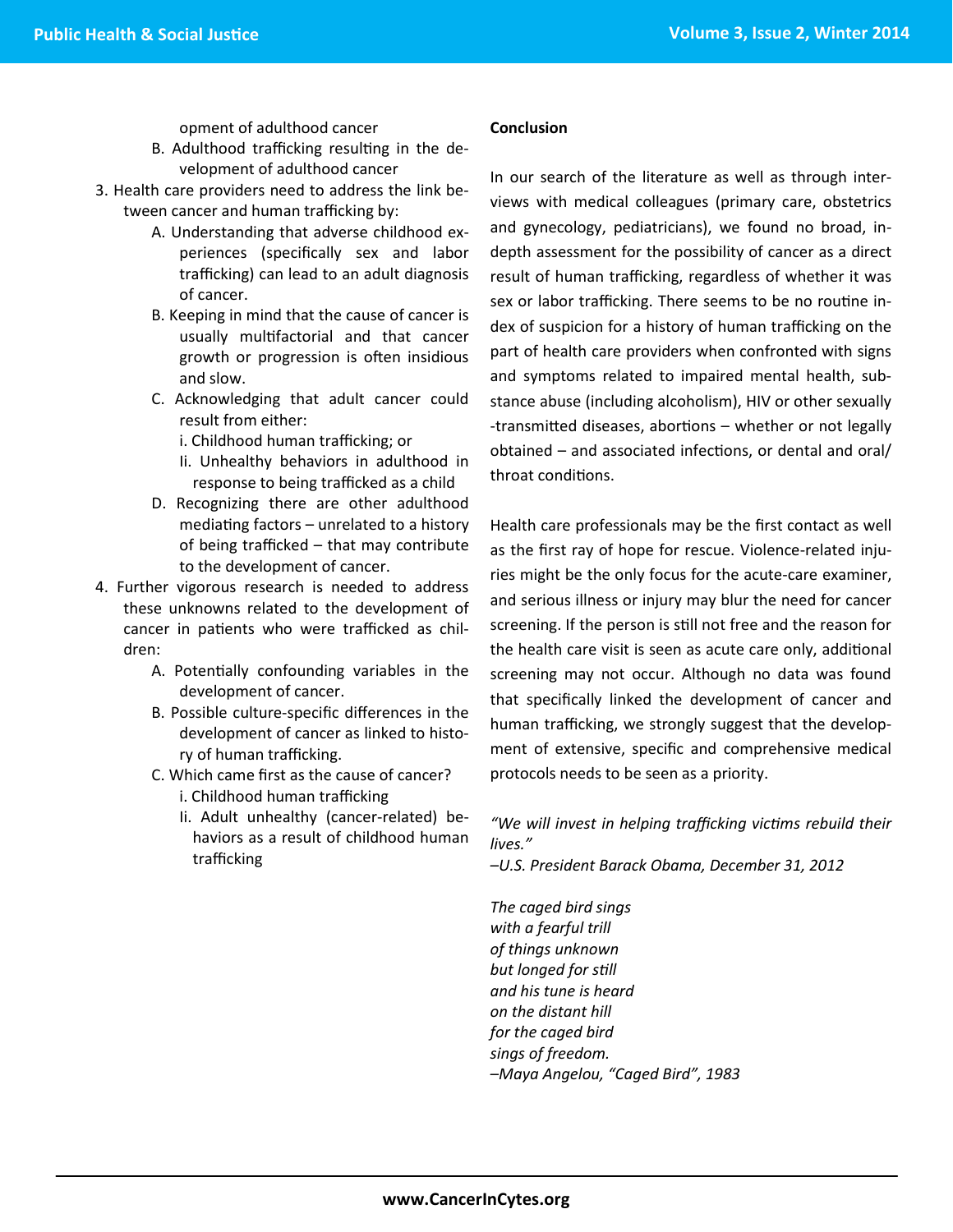# **About the Authors**

**Barbara Moynihan**, Ph.D., A.P.R.N., B.C., A.F.N., F.A.A.N. is a Professor Emerita of Nursing of Quinnipiac University in Hamden, Connecticut.

Dr. Moynihan is one of the pioneers of forensic nursing. She collaborated with a core group of expert nurses to develop the domains and performance measures that led to the designation of forensic nursing as a stand-alone area of specialization. Through her efforts over the past several decades, Dr. Moynihan has solidified the nurse's critical role in identifying and addressing significant gaps in services and resources available to victims of Interpersonal Violence (IPV).

While working as the Nursing Director of the Emergency Department at Yale New Haven Hospital, Dr. Moynihan developed the first hospital-based rape counseling unit in Connecticut. She also served on the task force that drafted the Connecticut Technical Guidelines for Health Care Response to Victims of Sexual Assault. This document remains the "gold standard" for interventions with sexual assault victims in Connecticut.

Dr. Moynihan co-authored *Forensic Nursing: A Handbook for Practice*, now in its second printing and endorsed by Vice President Joseph Biden. Most recently, she has partnered with health officials in Nicaragua and Barbados to expand services to victims of interpersonal violence and human trafficking. Dr. Moynihan is also working with a multidisciplinary group of professionals from the U.S. and abroad to centralize resources on human trafficking.

Currently, Dr. Moynihan serves as a Practitioner in Residence for the Department of Forensic Science at the University of New Haven in West Haven, Connecticut. She is also the founder and director of The STARfish Project, a grassroots organization dedicated to fighting human trafficking and educating health care professionals on the issue of modern-day slavery.

Dr. Moynihan received her R.N. from Worcester City Hospital School of Nursing, her B.S. and M.S.N. degrees from Southern Connecticut State University, and her Ph.D. from the University of Connecticut.

**Katherine Olive**, M.H.S.A., B.S.N., R.N. is the director of clinical services at Kliman Laboratories at Yale University in New Haven, Connecticut and an adjunct clinical faculty member at Quinnipiac University in Hamden, Connecticut. Ms. Olive has worked as a nurse in various areas of health care, including geriatric, maternal-child, community and home care. She is the assistant director of The STARfish Project, a grassroots organization dedicated to fighting human trafficking and educating health care professionals on the issue of modern-day slavery.

Ms. Olive received her R.N. from Evanston Hospital School of Nursing, B.S.N. from Northwestern University, and M.H.S.A. from the University of Arkansas - Little Rock.

# **References**

- 1.U.S. National Library of Medicine. Retrieved August 2014 from [http://www.ncbi.nlm.nih.gov/](http://www.ncbi.nlm.nih.gov/pubmedhealth/PMH0002267/) [pubmedhealth/PMH0002267/](http://www.ncbi.nlm.nih.gov/pubmedhealth/PMH0002267/)
- 2. Polaris Project. Retrieved July 2014, from [http://](http://www.polarisproject.org/human-trafficking/overview) [www.polarisproject.org/human](http://www.polarisproject.org/human-trafficking/overview)-trafficking/overview
- 3. Free the Slaves. Retrieved August 2014 from [https://](https://www.freetheslaves.net) [www.freetheslaves.net](https://www.freetheslaves.net)
- 4. "Stockholm Syndrome." Merriam-Webster.com. Merriam-Webster, n.d. Web. 17 Aug. 2014. [http://](http://www.merriam-webster.com/dictionary/Stockholmsyndrome) www.merriam-[webster.com/dictionary/](http://www.merriam-webster.com/dictionary/Stockholmsyndrome) [Stockholmsyndrome](http://www.merriam-webster.com/dictionary/Stockholmsyndrome)
- 5. Federal Strategic Action Plan on Services for Victims of Human Trafficking in the United States 2013-2017. Developed by the U.S. Departments of Justice, Health and Human Services, and Homeland Security. January 2014.